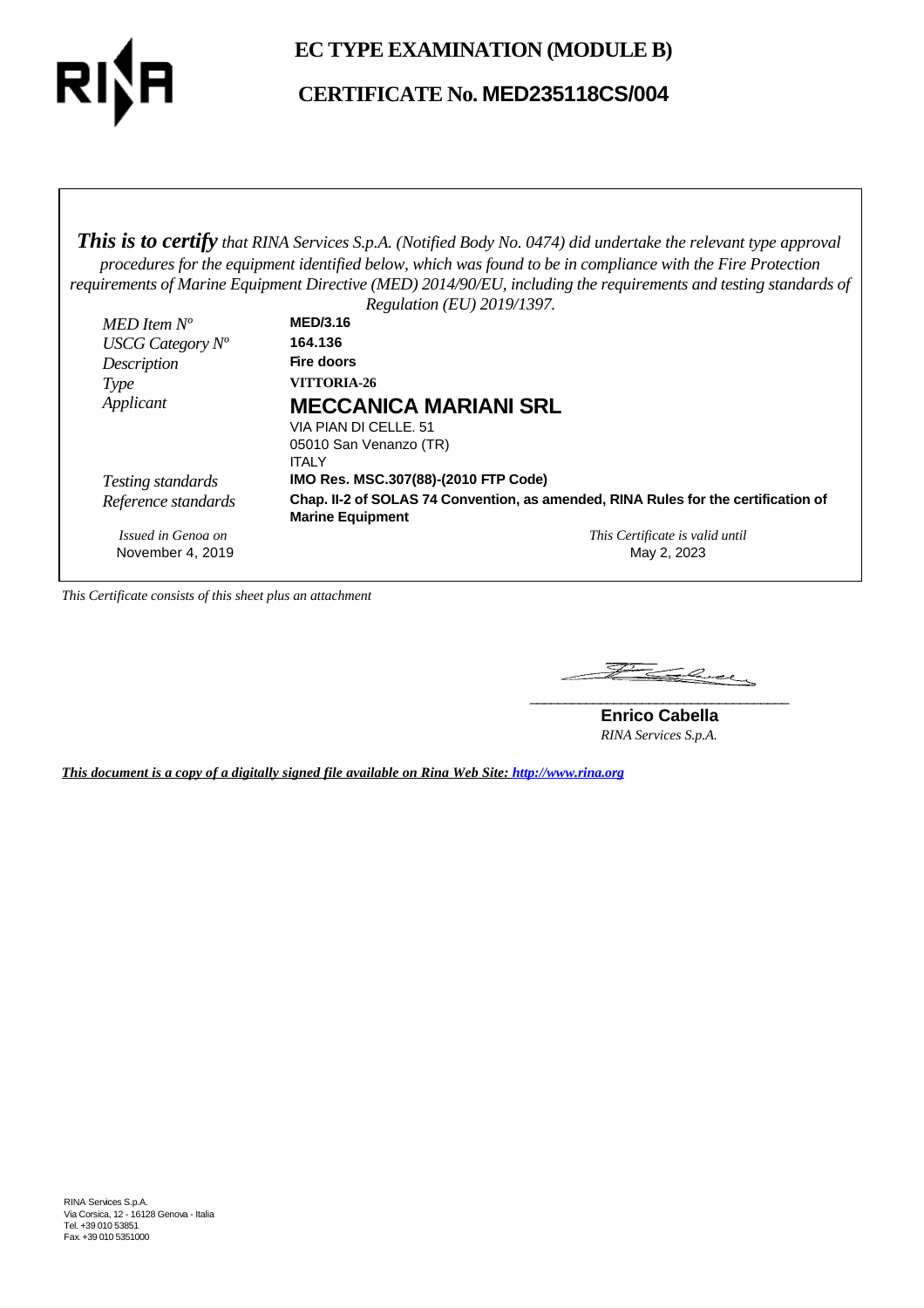

# **ATTACHMENT TO CERTIFICATE No. MED235118CS/004**

**Page 1 of 3**

#### *Manufacturer* **MECCANICA MARIANI SRL**

*Place of Manufacturer* VIA PIAN DI CELLE. 51 05010 San Venanzo (TR) ITALY

### **Product description**

Single leaf hinged door with maximum clear light of 900x1900 mm (WxH) and having upper radiused corners with radius of 151 mm. The leaf, having thickness of 89.5 mm and maximum dimensions of 988x1988 mm (WxH) is composed of a steel plate 3 mm thick having the edges bended on the rabbet and of a steel sheet 2 mm thick, fitted in the opposite side. Between the two sheets is fitted the insulating material composed, of two layers of material type PROMAGUARD having, each, thickness of 10 mm and density of 240 kg/m<sup>3</sup> and one layer of mineral wool having thickness of 60 mm and density of 100 kg/m<sup>3</sup> named ROCKWOOL SEAROX SL620. The PROMAGUARD is fixed to the steel sheets having thickness of 2 mm and the SEAROX SL 620 to the steel plate 3 mm thick, by means of steel pins welded, respectively, with density of 12 and 6 per  $m^2$ . Inside the leaf are fitted horizontal, vertical, and transversl stiffeners composed of steel tubulars, having dimensions of 40x30 mm and thickness of 2 mm welded to the steel plate having thickness of 3 mm. The leaf may be fitted with a window having maximum clear light of 300x400 mm; the glass, type CONTRAFLAM MARINE A60 (manufacturer Sain Gobain), having thickness of 27 mm, is composed of four glasses and, in between, three thermoexpanding gel layers. The window frame is composed of steel profiles bolted to the leaf with M6 bolts fitted with pitch ranging from 86 up to 88 mm. Between the frame and the glass compound gaskets type Texil, having dimensions of 20x20 mm, are fitted; between the glass edges and the frame one layer of PROMAGUARD, 6 mm thick, is fitted and the glass is sealed by means of silicone type SIKA FIRE. The leaf is equipped with two lever closing devices; one that acts on 2 points on the side opposite to the hinges, is actuated by and handle whereas the other that acts on three points on the hinges side, is actuated by a clevis. The door frame is composed of a carbon steel angular having dimensions of 100x75x7 mm, bolted to the bulkhead by means of M16 bolts (pitch from 152 up to 500 mm), that makes the closure tight with the gasket fitted in the leaf bended edge. The leaf may be fitted, on the upper side, with external door check. The door is fitted, on the lower side, with removable coaming, having height of 250 mm, composed of two steel plate, 5 mm thick each, and internal stiffeners, having the same thickness, fitted with pitch of 125 and 159 mm. The coaming is fitted with internal transversal plate, having thickness of 5 mm, and with M8 screws, fitted with pitch of 294 mm, that fix the same to the coaming sustaining plate, having thickness of 20 mm, fitted in the lower side. The coaming, on the upper and side opposite to the hinges, is fitted with profile having height of 40 mm, on the opposite, with a plate, 7 mm thick and, on the lateral sides, with angular having dimensions of  $100x75x7$  mm, bolted to the bulkhead by means of M16 bolts (pitch of 175 up to 189 mm); the plate and the profiles makes the closure tight with the gasket fitted in the leaf bended edge. The coaming is insulated, on both sides, by means of one layer of the same mineral wool fixed by means of steel pins welded with pitch of 370 mm. The door may be installed also to an aluminium bulkhead.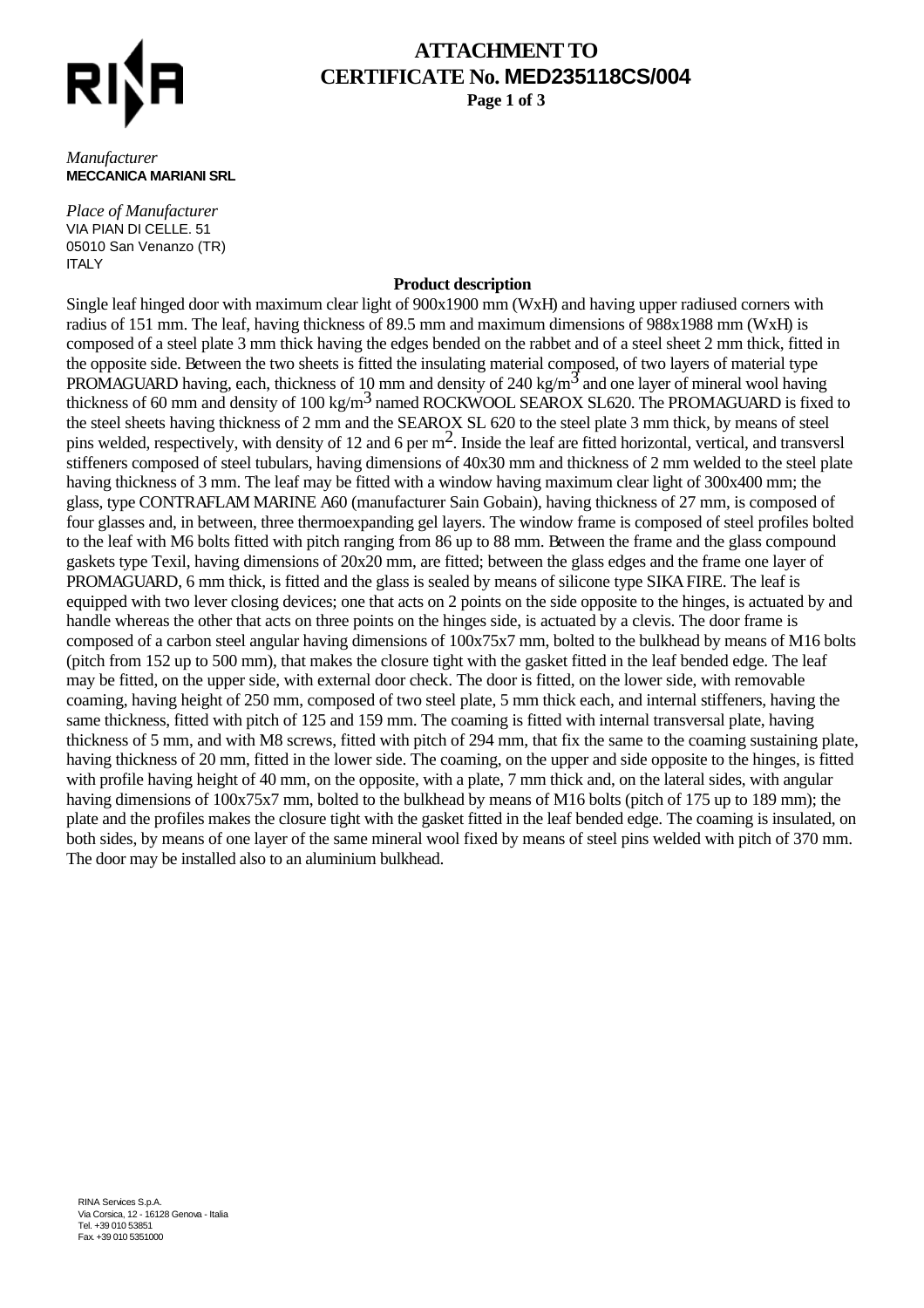### **ATTACHMENT TO CERTIFICATE Nr. MED235118CS/004 Page 2 of 3 Field of application**

Fire resistant A-60 Class single leaf hinged door. This Class is confirmed also with the door closed only by means of the lever closing device that acts on 2 points on the side opposite to the hinges.

In case of doors in compliance to the "Agreement between the European Community and the United States of America", the present certificate is valid at the following conditions:

- doors without windows or with total window area no more than 645 cm<sup>2</sup> in each door leaf

- maximum door size tested

- door used with a fire tested frame design

### **Reference documents**

Officina Meccanica Mariani drawings No. B-6261-900-26 dated 19 September 2017 approved on 3 May 2018 with endorsement No. LABS-1638.

### **Tests carried out**

Tests as per RINA Test Laboratory Report No. 2017CS013567/3 issued on 3 May 2018 according to IMO 2010 FTP Code Part. 3.

This certificate annuls and replaces the certificate No. MED235118CS/002 dated 28 September 2018 due to mention of the additional requirements indicated on the "Agreement between the European Community and the United States of America"

*This document is a copy of a digitally signed file available on Rina Web Site: http://www.rina.org*